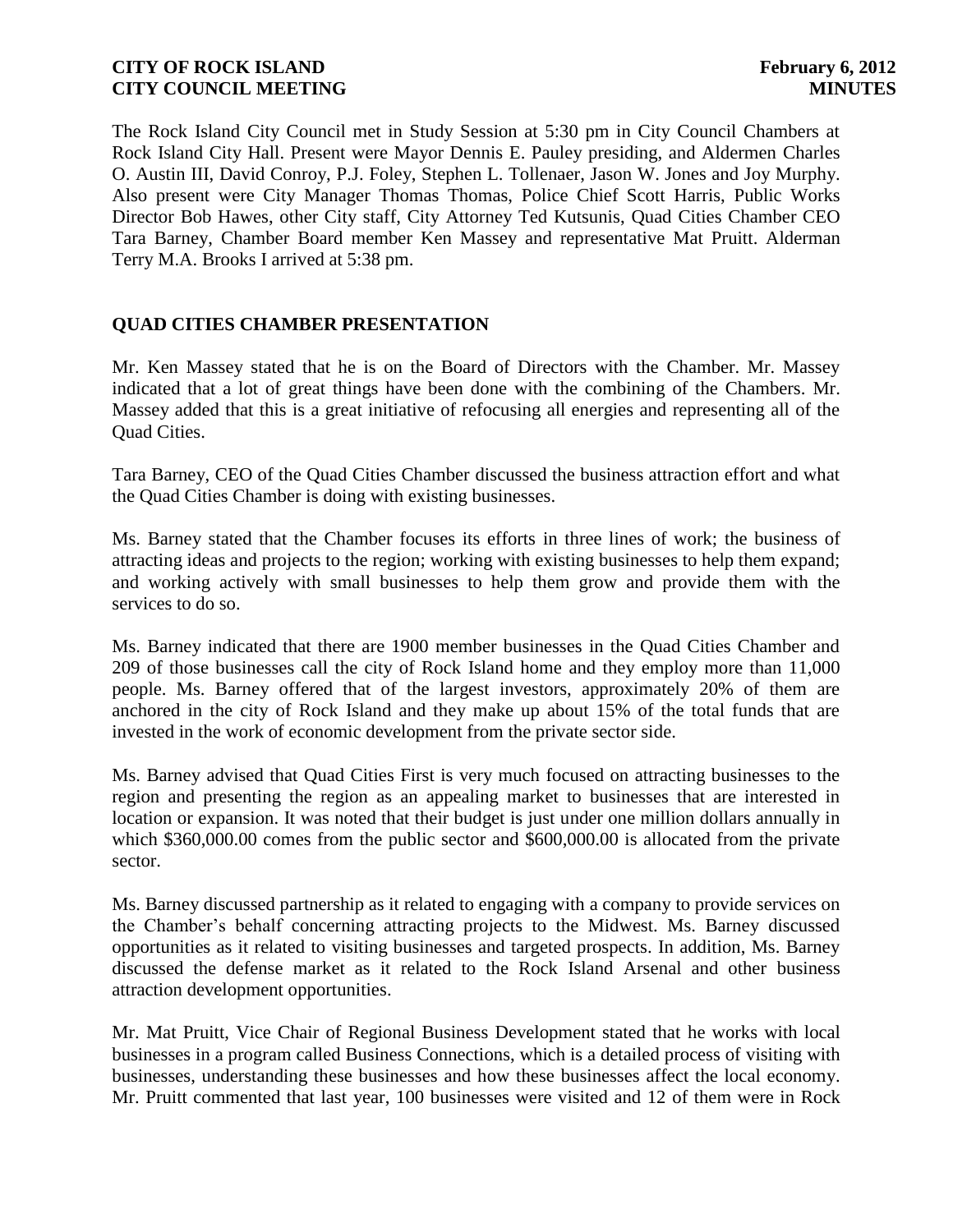Island. Mr. Pruitt offered that the city of Rock Island has been the best at visiting businesses with their company over the years. Mr. Pruitt discussed neighborhood meetings as it related to businesses connecting with one another and providing feedback.

Mr. Pruitt discussed business retention in local regional business. Mr. Pruitt advised that they help companies file their city or state applications and offer free data bases to the public in general (business and personal) to help businesses accurately understand their business plan and fulfill that business plan. Mr. Pruitt added that they also help businesses gain access to capital. Mr. Pruitt stated that they recently started the Edge Entrepreneurial Series, which is a series of meetings to help define a culture for entrepreneurs and inventors. Mr. Pruitt added that they also offer a Quad Cities business resource guide.

Ms. Barney and Council discussed minimum wage and workers compensation as it related to existing businesses and businesses seeking alternate sites. Council further discussed Ms. Barney's presentation.

# **CORA AND CURFEW DISCUSSION**

Chief Harris discussed CORA and curfew laws. Chief Harris advised that the CORA Ordinance was drafted in 1996 in response to problems that the city of Rock Island was having at that time. It was noted that in 1998, the ordinance was amended to include sound amplification, and later on, additional violations were added that included; no valid driver's license, driving while license is suspended/revoked and driving under the influence (DUI).

Chief Harris discussed the issue of curfew. Chief Harris explained that curfew is one of the initial CORA violations. Chief Harris indicated that in order for the CORA ordinance to take effect, there has to be a minor under the age of 17 out after curfew. Chief Harris noted that no minor under the age of 17 can be out past 11:00 pm on Sunday through Thursday and midnight on Friday and Saturday. It was noted that once a minor is out after these hours, there are seven exemptions in the City ordinance that state that a minor can be out after curfew, which include; being accompanied by the minor's parent or guardian; running errands with the permission of the parent or guardian; engaged in an employment activity, or going to or returning home from an employment activity; involved in an emergency; attending an official school, religious, or other recreational activity supervised by adults; exercising first amendment rights; or married or is an emancipated minor. Chief Harris pointed out that if a minor is covered by one of these exemptions then CORA does not apply.

Chief Harris advised that another issue that came up was whether or not curfew is a big problem in Rock Island. Chief Harris commented that in the overall scheme of crime, curfew is not a big problem. Chief Harris then referred to a chart in the document that was distributed to Council in regards to the number of curfew violations. Chief Harris reiterated that CORA only applies if the minor is out after curfew driving a vehicle and none of the seven exemptions are present. Chief Harris further discussed curfew as it related to CORA violations concerning minors out after curfew in regards to non-valid driver's licenses.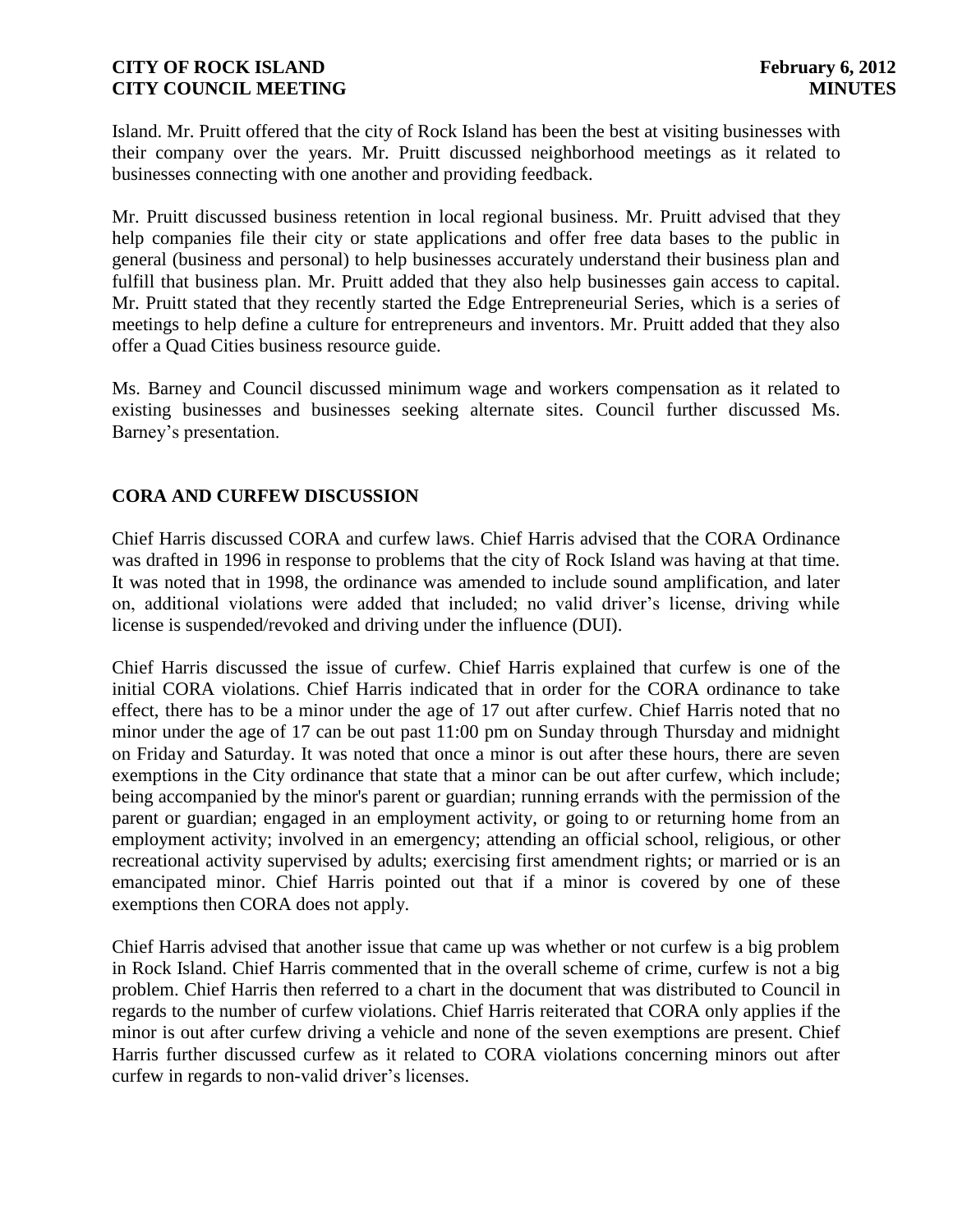Chief Harris stated that other jurisdictions are now being given the option to not do CORA, but to have an Administrative Tow Fee, meaning that if a vehicle is stopped and the driver has a suspended license, then the vehicle can be towed. It was noted that in order for a driver to get the vehicle back, towing and storage fees have to be paid, and \$500.00 has to be paid to the Police agency for their time and effort. Chief Harris discussed Public Act 097-0109 that became effective January 1, 2012 in regards to allowing non-home rule municipalities the right to create an ordinance to deal with various violations including DUI violations and cannabis violations.

Council discussed similarities as it related to the Administrative Tow Fee and CORA, and the impoundment of vehicles and fines.

City Attorney Kutsunis advised that he has been prosecuting these types of cases for the City and the majority of cases are driving while on a suspended license. City Attorney Kutsunis further discussed costs and fines as it related to impoundment and the individual getting their vehicle back.

Council then discussed curfew as it related to being a minor offense in regards to other major offenses. Council discussed the possibility of amending the ordinance concerning the seven exemptions for curfew. In addition, Council discussed CORA and curfew as it related to Police Officers using discretion in regards to whether or not to issue a citation concerning first time offenders and vehicle impoundment.

Chief Harris discussed the possibility of amending section 9-21 of the Code of Ordinances regarding the impoundment of fleeing vehicles.

Mr. Tim Sparkman of Rock Island stepped forward.

Mayor Pauley reminded Mr. Sparkman to not provide any details because this case is still pending in court.

Mr. Sparkman voiced concerns regarding curfew and CORA laws in the City of Rock Island. Mr. Sparkman stated that no other cities handle curfew like the city of Rock Island does.

# **ADJOURNMENT**

A motion made by Alderman Jones and seconded by Alderwoman Murphy to adjourn the meeting carried by the following Aye and No vote. Those voting Aye being, Alderman Austin, Alderman Brooks, Alderman Conroy, Alderman Foley, Alderman Tollenaer, Alderman Jones and Alderwoman Murphy; those voting No, none.

The meeting was adjourned at 6:42 pm.

\_\_\_\_\_\_\_\_\_\_\_\_\_\_\_\_\_\_\_\_\_\_\_\_\_\_\_\_\_\_ Aleisha L. Patchin, City Clerk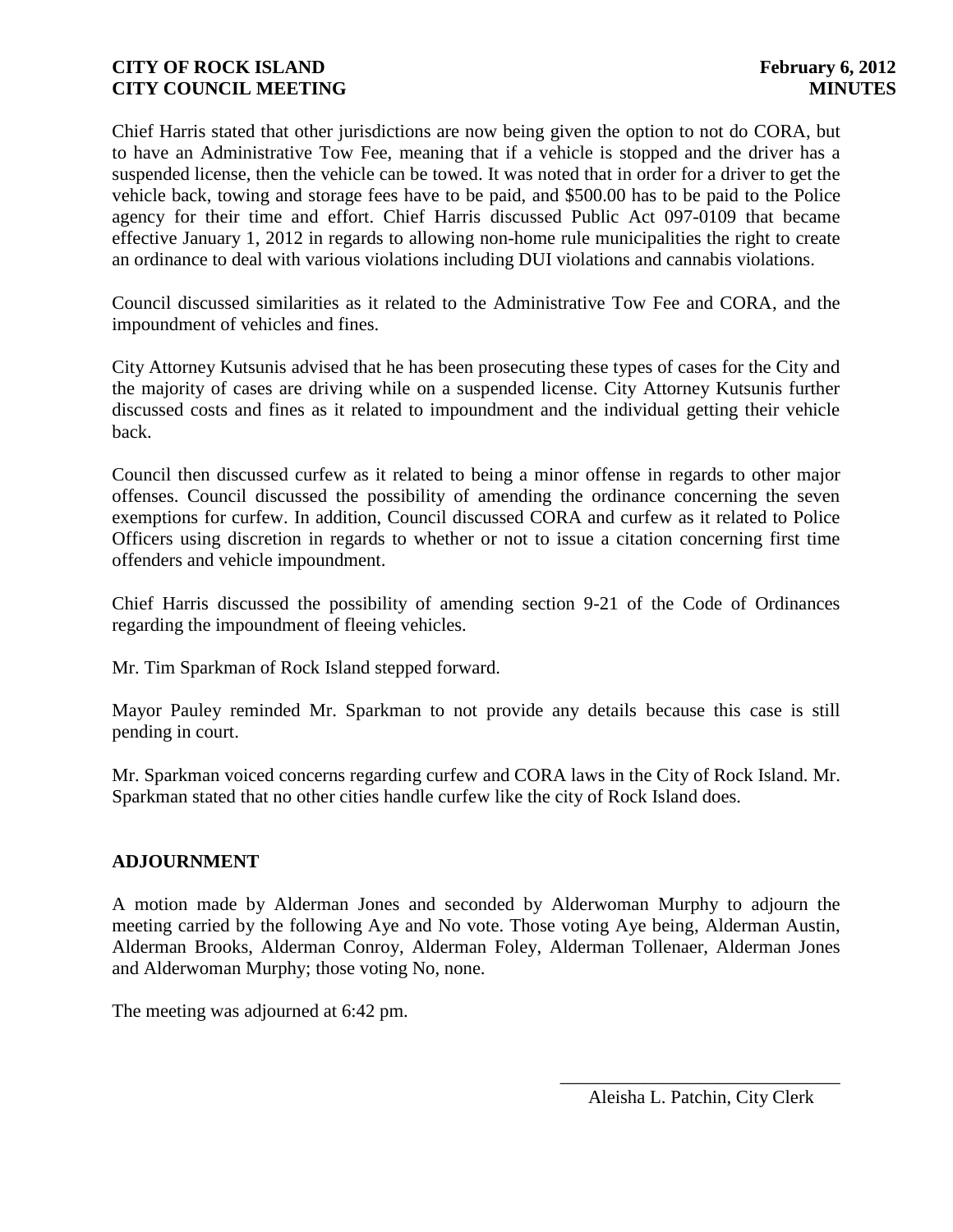Rock Island City Council met in regular session at 6:45 p.m. in Council Chambers of Rock Island City Hall. Present were Mayor Dennis E. Pauley presiding, and Aldermen, Charles O. Austin III, Terry M.A. Brooks I, David Conroy, P. J. Foley, Stephen L. Tollenaer, Jason W. Jones and Joy Murphy. Also present were City Manager Thomas Thomas and City Attorney Ted Kutsunis.

### **Introductory Proceedings**

Mayor Pauley called the meeting to order and led in the Pledge of Allegiance. Alderman Jones gave the Invocation.

# Agenda Item #5 **Minutes of the Meeting of January 23, 2012.**

A motion was made by Alderman Austin and seconded by Alderman Jones to approve the Minutes of the Meeting of January 23, 2012. The motion carried by the following Aye and No vote; those voting Aye being, Alderman Austin, Alderman Brooks, Alderman Conroy, Alderman Foley, Alderman Tollenaer, Alderman Jones and Alderwoman Murphy; those voting No, none.

# Agenda Item #6 **Update Rock Island by Mayor Pauley.**

Mayor Pauley advised that Police Officer testing for the city of Rock Island is open and accepting applications on line. It was noted that applicants must have completed a city of Rock Island Police Officer application by the required deadline to be eligible to take the agility test. Mayor Pauley stated that applications must be completed online at [www.rigov.org](http://www.rigov.org/) in order to be considered. It was noted that applications will be accepted through February 24, 2012 at 5:00 pm. It was noted that if there are any questions, please call (309) 732-2058. The Mayor offered that the physical agility test will be held on March 3, 2012 at the PepsiCo recreation center in Rock Island.

Mayor Pauley stated that Rock Island's Adopt-a-School Bowl-O-Rama is scheduled for February  $26<sup>th</sup>$  at the Milan Lanes from 1:00 pm to 4:00 pm. It was noted that proceeds will benefit Frances Willard School and students. Mayor Pauley offered that the cost is \$15.00 per person for three hours of unlimited bowling and shoe rental. Also, enjoy worst and best bowler awards, 50/50 raffle and other fun games. Mayor Pauley stated no outside food or drinks, but snacks and beverages are available for purchase. It was noted to register by contacting Andy Parer at (309) 732-2275.

Mayor Pauley advised that the Volunteer Income Tax Assistance (VITA) and AARP Tax-Aide sites will again help reach families and individuals in Rock Island and other communities who need free tax preparation during the tax season. The Mayor stated that tax preparation sessions are offered at the Rock Island Main Library Community Room on February  $4<sup>th</sup>$  from 10:00 am to 1:30 pm and on April  $7<sup>th</sup>$  from 10:00 am to 1:30 pm. Mayor Pauley added that the volunteerbased program offers free preparation services for taxpayers with low to moderate incomes. It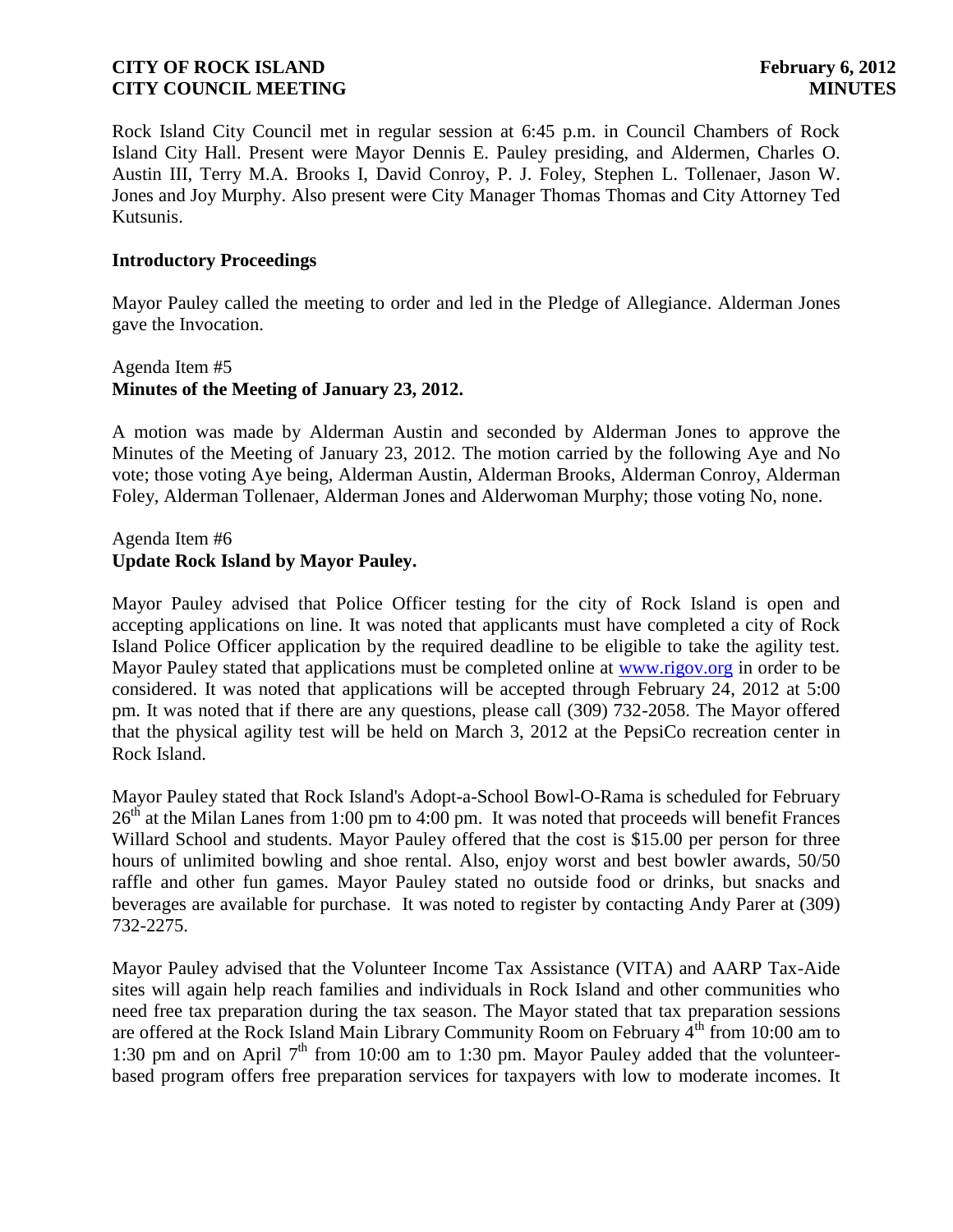was noted that for more information about tax sites and requirements and to make an appointment, call the United Way at (563) 355-9900.

Mayor Pauley advised that the Quad City Alliance for Refugees & Immigrants is kicking off with more than two dozen organizations represented on the inaugural board of directors. Don't miss your chance to be part of this emerging organization. It was noted that applications for Individual At-Large Delegates are being solicited now. The Mayor stated that applicants will be selected and appointed by the QCAIR Executive Committee after February 23<sup>rd</sup>. It was noted to call Jill Doak at (309) 732-2900 to get an application.

#### Agenda Item #7

# **A Special Ordinance establishing a no parking zone on the east side of 21st Street between 18th and 19th Avenue**.

It was moved by Alderman Foley and seconded by Alderman Conroy to consider, suspend the rules and pass the ordinance. The motion carried by the following Aye and No vote; those voting Aye being, Alderman Austin, Alderman Brooks, Alderman Conroy, Alderman Foley, Alderman Tollenaer, Alderman Jones and Alderwoman Murphy; those voting No, none.

### Agenda Item #8

# **A Special Ordinance establishing a handicapped parking space at 1005 17th Avenue.**

 Alderwoman Murphy moved and Alderman Austin seconded to consider, suspend the rules and pass the ordinance. The motion carried by the following Aye and No vote; those voting Aye being, Alderman Austin, Alderman Brooks, Alderman Conroy, Alderman Foley, Alderman Tollenaer, Alderman Jones and Alderwoman Murphy; those voting No, none.

### Agenda Item #9 **CLAIMS**

It was moved by Alderman Austin and seconded by Alderman Conroy to accept the following reports and authorize payment as recommended. The motion carried by the following Aye and No vote; those voting Aye being, Alderman Austin, Alderman Brooks, Alderman Conroy, Alderman Foley, Alderman Tollenaer, Alderman Jones and Alderwoman Murphy; those voting No, none.

- a. Report from the Administrative Services Department regarding payment in the amount of \$1,275.00 to Ethan Simmons for General Liability claim.
- b. Report from the Administrative Services Department regarding payment in the amount of \$30,360.00 to Ronnie Waddle and Attorney Andrew Bell of James Ridge and Associates for Worker's Compensation settlement
- c. Report from the Administrative Services Department regarding payment in the amount of \$11,186.77 to DLT Solutions, Inc. for the AutoDesk annual subscription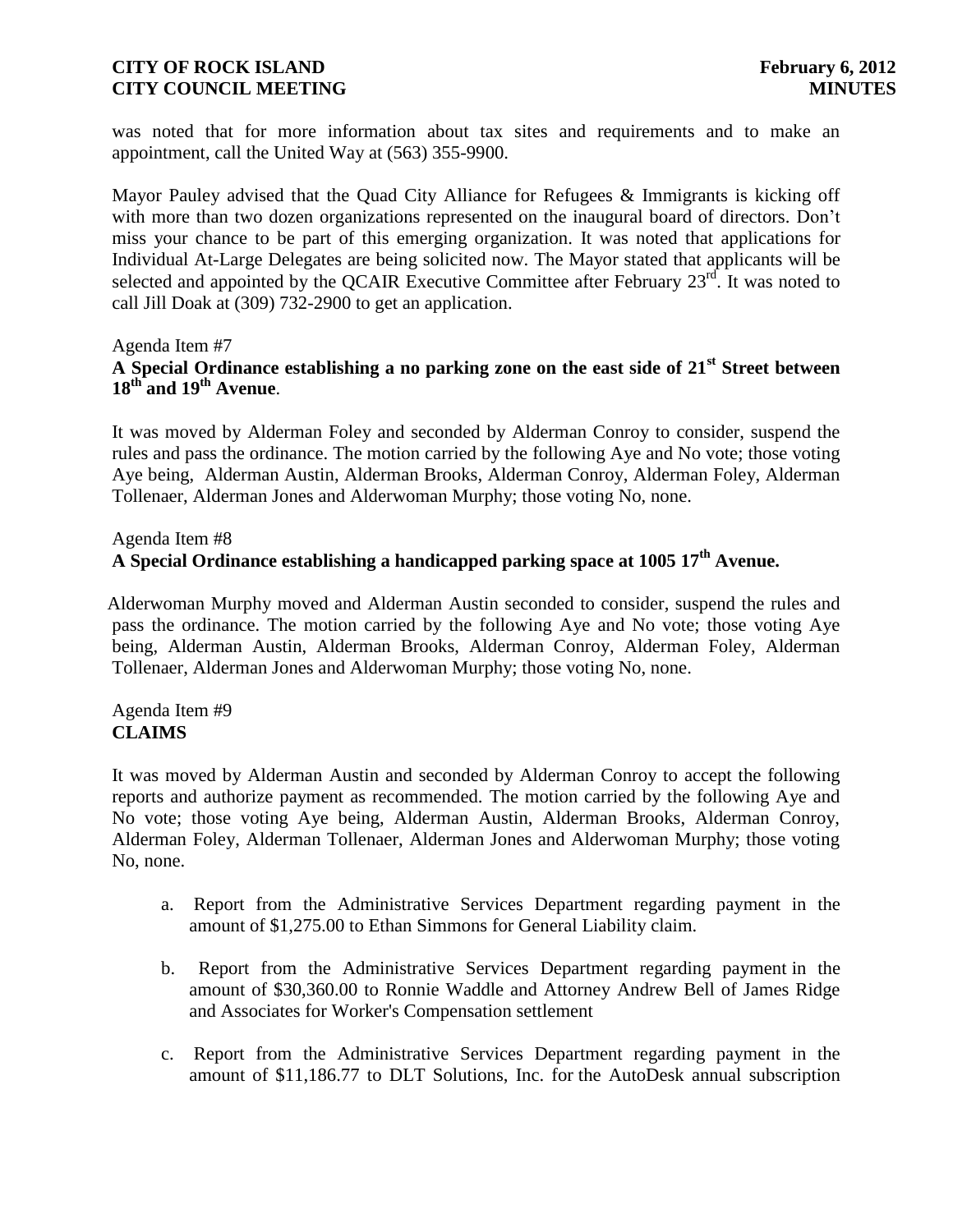maintenance for AutoCAD and Civil Engineering modules licenses. (021)

- d. Report from the Administrative Services Department regarding payment in the amount of \$8,757.88 to Kutsunis and Weng for legal services rendered for the month of January
- e. Report from the Public Works Department regarding payment in the amount of \$14,838.45 to Langman Construction for an emergency sewer main repair at 2701 35<sup>th</sup> Street. (019)
- f. Report from the Public Works Department regarding payment #1 and final in the amount of \$62,680.00 to Valley Construction for services provided for the Aerobic Aeration Unit Cleaning at the Southwest Treatment Plant. (020)
- g. Report from the Public Works Department regarding payment #6 in the amount of  $$131,271.00$  to Maguire Iron, Inc. for services provided for the  $14<sup>th</sup>$  Street and  $42<sup>nd</sup>$ Avenue Water Tower Replacement project. (021)
- h. Report from the Public Works Department regarding payment #4 and final in the amount of \$46,716.59 to Valley Construction for services provided for the Rock Island Parkway Improvements project. (022)
- i. Report from the Public Works Department regarding payment #13 in the amount of \$69,108.76 to General Constructors, Inc. for services provided for the Public Works Department Street Garage project. (023)
- j. Report from the Public Works Department regarding payment #4 in the amount of \$762,792.05 to Civil Constructors, Inc. for services provided for the Wet Weather Treatment System project. (024)
- k. Report from the Public Works Department regarding payment #1 and final in the amount of \$57,240.56 to Miller Trucking & Excavating, Inc. for services provided for the 2011 Ditch Cleaning and 106<sup>th</sup> Avenue West Road Edge Repair to the East of 35<sup>th</sup> Street West project. (025)
- l. Report from the Public Works Department regarding payment in the amount of \$106,823.68 to Utility Service Company, Inc. for the  $14<sup>th</sup>$  Street and  $42<sup>nd</sup>$  Avenue Water Tower annual maintenance. (026)
- m. Report from the Martin Luther King Center regarding payment in the amount of \$4,921.55 to the Illinois Department of Natural Resources for repayment of unused grant funds.

#### Agenda Item #10

 **Claims for the weeks of January 20 through January 26 in the amount of \$503,996.88 and January 27 through February 2 in the amount of \$592,581.33.**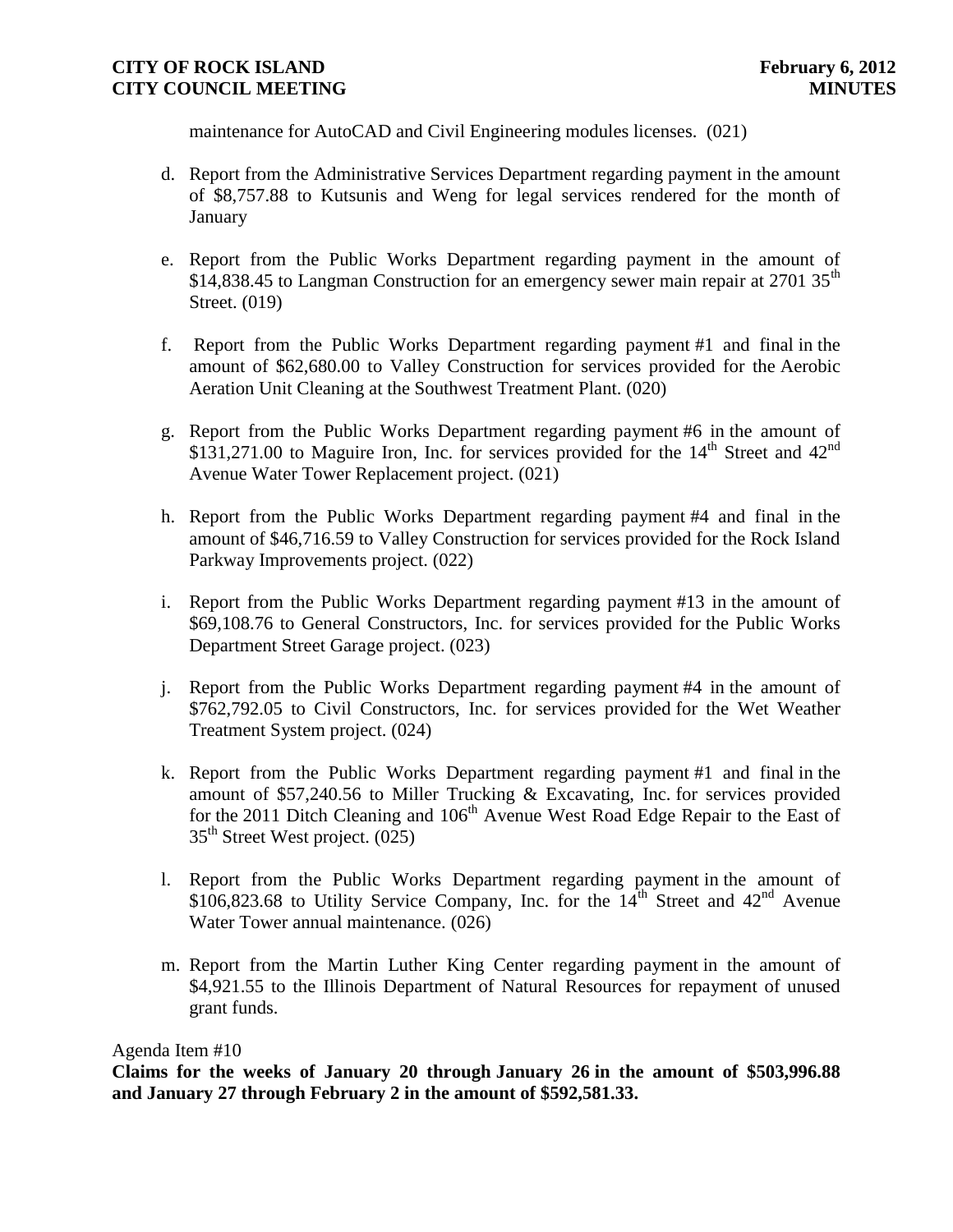Alderman Conroy moved and Alderwoman Murphy seconded to allow the claims. The motion carried by the following Aye and No vote: those voting Aye being, Alderman Austin, Alderman Brooks, Alderman Conroy, Alderman Foley, Alderman Tollenaer, Alderman Jones and Alderwoman Murphy; those voting No, none.

### Agenda Item #11 **Payroll for the weeks of January 9 through January 22 in the amount of \$1,238,739.82**.

It was moved by Alderman Conroy and seconded by Alderman Jones to allow the payroll. The motion carried by the following Aye and No vote; those voting Aye being, Alderman Austin, Alderman Brooks, Alderman Conroy, Alderman Foley, Alderman Tollenaer, Alderman Jones and Alderwoman Murphy; those voting No, none .

#### Agenda Item #12

**Report from the Administrative Services Department regarding the purchase of parking hardware/software from Duncan Parking Technologies in the amount of \$25,875.00 and in the amount of \$2.17 per ticket and \$150.00 per month for cloud computing, and a five year contract with Duncan Parking Technologies for hosting services.** 

Alderwoman Murphy moved and Alderman Austin seconded to approve purchase and authorize payment as recommended, approve the contract and authorize the City Manager to execute the contract documents.

Discussion followed. Alderman Conroy inquired as to whether fines would be increased to pay for the additional tickets; where is the money coming from to give the \$2.17 per ticket and is the City currently giving any money to any agencies for these tickets.

Administrative Services Director John Thorson advised that the City is not giving any money to any agency to pay for these tickets.

Alderman Conroy stated that the City will have a loss of revenue of about \$15,000.00 a year to pay for this plus the upfront cost of \$25,000.00.

Mr. Thorson advised that the upfront cost is the hardware/software. Mr. Thorson added that part of the reason for this purchase and contract is due to the system being no longer supported and the City needs to have an upgrade.

Alderman Tollenaer inquired as to how much revenue is generated per year concerning the parking tickets.

Mr. Thorson advised that typically, Public Works issues about 6,000 tickets, and approximately \$70.000.00 to \$80,000.00 is generated in terms of ticket revenue.

After more discussion regarding ticket revenue, Public Works Director Bob Hawes advised that parking essentially breaks even in regards to revenue. Mr. Hawes explained that there are two parking attendants, one which spends most of the time outside and the other attendant spends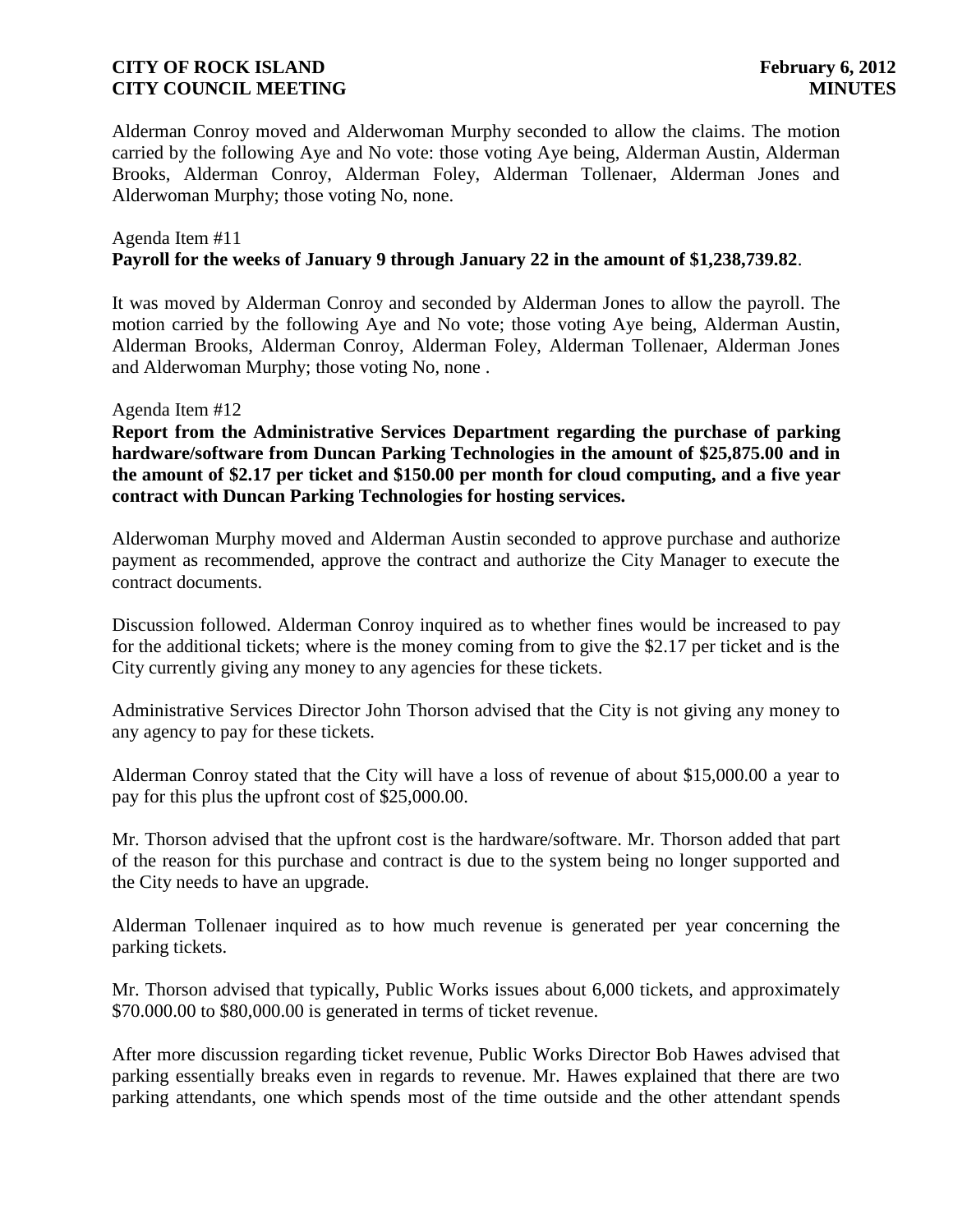most of the time inside. Mr. Hawes stated that this software will allow the inside person to be outside on the street half of the time.

Mr. Hawes advised that the purpose for doing this is that the system will soon be inoperable. Mr. Hawes noted that the upfront cost is built into this year's budget; the ongoing increase is the \$2.17 per ticket.

Mr. Hawes and Council discussed parking tickets as it related to the proposed services to be provided by Duncan Parking Technologies concerning administrative and maintenance services.

After more discussion, the motion carried by the following Aye and No vote: those voting Aye being, Alderman Austin, Alderman Brooks, Alderman Conroy and Alderwoman Murphy; those voting No, Alderman Foley, Alderman Tollenaer and Alderman Jones.

#### Agenda Item #13

**Report from the Community and Economic Development Department regarding an amendment to the agreement with Stanley Consultants for an additional mussel survey, soil borings and engineering services for the proposed transient boat dock.**

It was moved by Alderman Conroy and seconded by Alderwoman Murphy to approve the amendment as recommended and authorize the City Manager to execute the contract documents.

Discussion followed. Alderman Jones inquired as to what is actually being proposed.

Planning and Redevelopment Administrator Alan Carmen advised that the proposed dock will be moved approximately 300 to 500 feet up river.

Alderman Tollenaer stated that he did not receive enough information to determine whether the City is buying something that has already been bought.

Mr. Carmen advised that the City has already bought and paid for the additional soil borings that were done last year. Mr. Carmen added that the analysis was done last year based on the earlier location of the boat dock. It was noted that the mussel survey was also bought and paid for, which was just short of \$25,000,00 and that survey was done based on the original location. Mr. Carmen advised that the City is not duplicating the work that has already been done; this is additional soil borings and this is an additional mussel survey that must be done to proceed with this project.

Council discussed this issue as it related to the City receiving a letter from the Corps of Engineers stating that they were not satisfied with the original location.

After more discussion regarding the Corps of Engineers' recommendations as it related to objections to the original project location and project costs as it related to the budget, the motion carried by the following Aye and No vote; those voting Aye being, Alderman Austin, Alderman Brooks, Alderman Conroy, Alderman Tollenaer, Alderman Jones and Alderwoman Murphy; those voting No, Alderman Foley.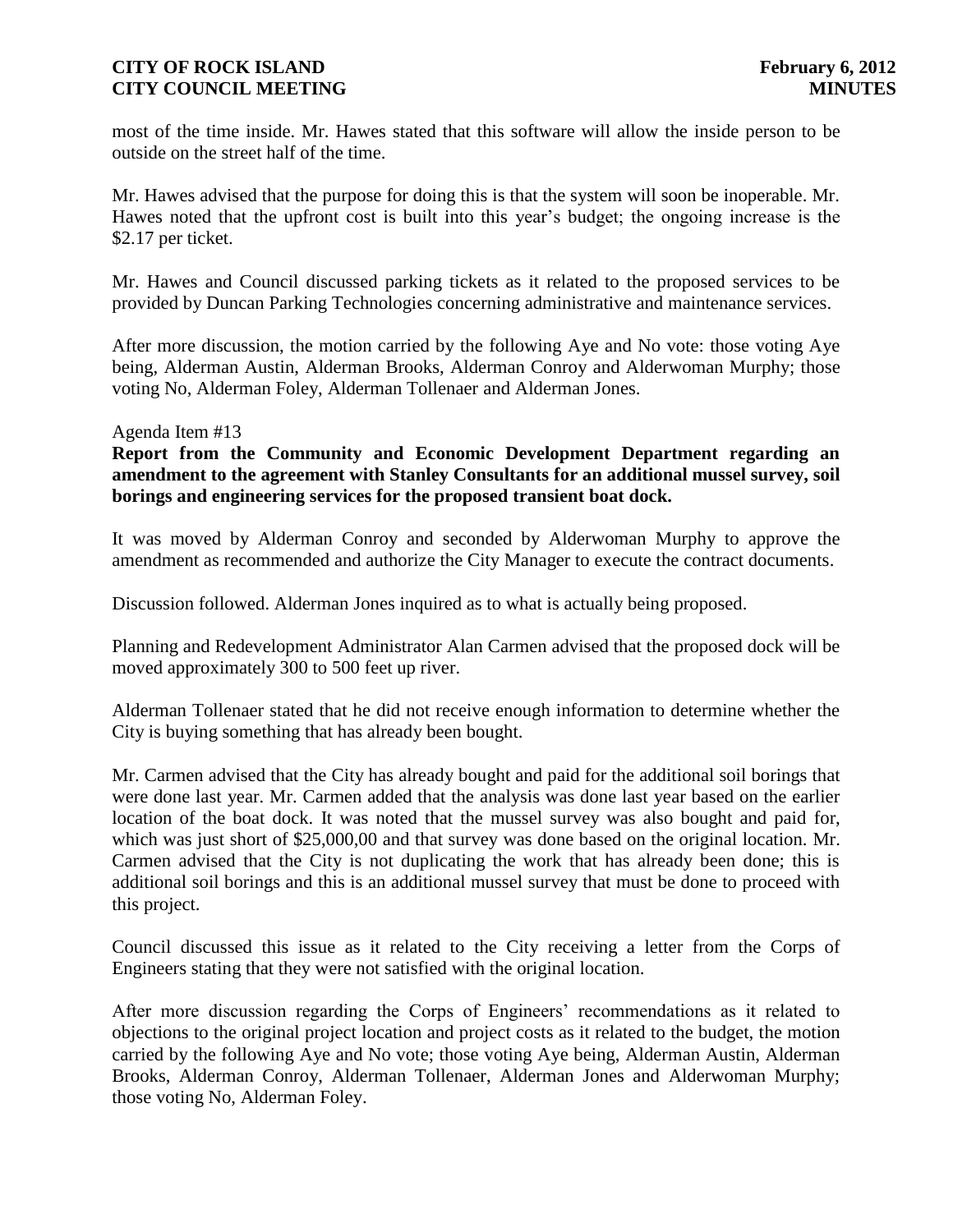# Agenda Item #14 **Report from the Finance Department regarding utility bill pay options.**

Alderwoman Murphy moved and Alderman Brooks seconded to approve the payment options as recommended and authorize staff to process utility bill modifications to allow payment options at an estimated annual cost of \$26,000.00 and initial cost of \$2,000.00.

Discussion followed. Alderman Conroy advised that he has a hard time voting for this item due to the City not having any way to pay for the \$26,000.00 a year. It was noted that until Alderman Conroy sees a report stating the costs and how the City is paying for the \$26,000.00 a year, he will be voting against this item.

City Manager Thomas advised that any modifications or changes will come with some costs. Mr. Thomas added that a plan was developed to try and minimize the costs as much as possible for Council to consider.

Alderman Jones stated that he would like to know where the estimated \$26,000.00 is coming from.

Finance Director Cindy Parchert advised that the increase includes items going for a lock box at \$.25 per item; and an increase in the number of items that are actually deposited, which is \$.07 per item. There is also an increase in the utilities data that will be printed. Ms. Parchert stated that because of the additional option, there will be a two page statement and that is an additional \$.06 per statement. Ms. Parchert indicated that if the user chooses the payment option after they make the first payment, they will receive a late notice, which will show the late fee, which is 5%. Ms. Parchert added that this will be an increase in past due statements. It was noted that staff calculated all of those increases to come up with the \$26,000.00.

Council discussed late notices as it related to citizens taking advantage of the options and late charges as it related to being included on the invoice.

Mr. Hawes advised that the delinquent notice tells if there is a penalty. Mr. Hawes explained that the landlord and tenant will receive the same bill. If the tenant chooses to pay the three installments, they can. However, the landlord will not know that the tenant has chosen to pay the three installments so the late fee will be added. Council and Mr. Hawes further discussed this issue as it related to the late fee charges and the issue of the landowner being responsible for the bill and not the tenant.

Mr. Hawes advised that the \$26,000.00 will be spread between sewer, water, storm water and the General Fund because there is a refuge charge too. Mr. Hawes advised that if this becomes remotely popular, the City will take in plenty of extra money for the late charges to pay for the \$26,000.00.

After more discussion regarding this item, the motion carried by the following Aye and No vote: those voting Aye being, Alderman Austin, Alderman Brooks, Alderman Foley, Alderman Jones and Alderwoman Murphy; those voting No, Alderman Conroy and Alderman Tollenaer.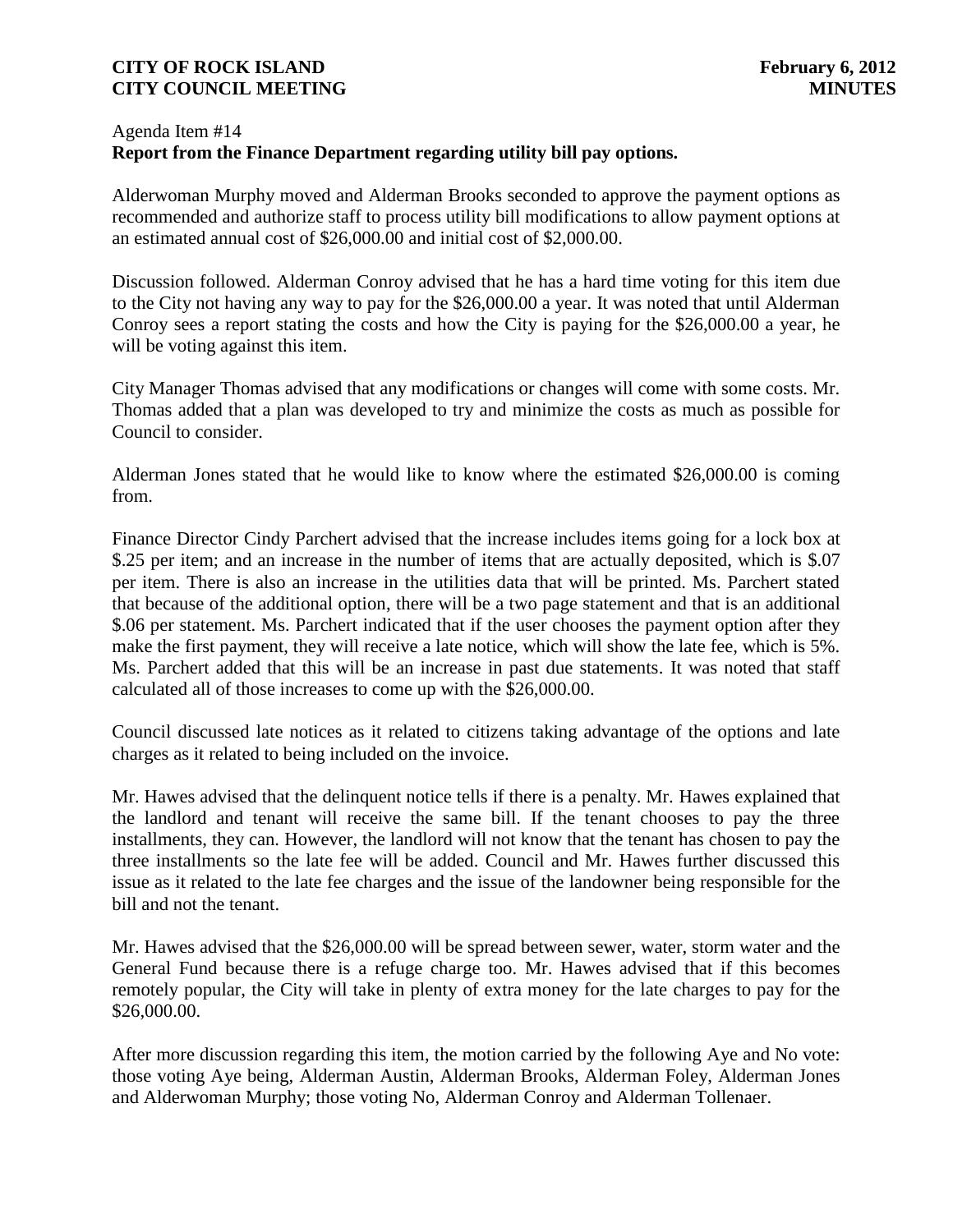#### Agenda Item #15

# **Report from the Community and Economic Development Department regarding the Fiscal Year 2012/2013 One Year Action Plan.**

Alderman Austin moved and Alderwoman Murphy seconded to approve the plan as recommended, and authorize the City Manager to submit the plan and any comments that are received through February 9, 2012 to HUD for their review and approval.

Alderman Austin commented that the number of non-profit agencies that are out there to support and assist the community is impressive.

After comments, the motion carried by the following Aye and No vote: those voting Aye being, Alderman Austin, Alderman Brooks, Alderman Conroy, Alderman Foley, Alderman Tollenaer, Alderman Jones and Alderwoman Murphy; those voting No, none.

#### Agenda Item #16

**Report from the Community and Economic Development Department regarding the sale of City owned property to Precision Holdings and Del's Metals, and the vacation and dedication of a right - of - way and establishing a water main easement in the area of 18th Avenue and 1st Street.**

It was moved by Alderman Austin and seconded by Alderman Conroy to approve the sale, vacation, dedication and water main easement as recommended and refer to the City Attorney for ordinances for those items listed in the report. The motion carried by the following Aye and No vote; those voting Aye being, Alderman Austin, Alderman Brooks, Alderman Conroy, Alderman Foley, Alderman Tollenaer, Alderman Jones and Alderwoman Murphy; those voting No, none.

#### Agenda Item #17

# **Report from the Community and Economic Development Department regarding an application for the Small Rental Properties Program.**

Alderwoman Murphy moved and Alderman Brooks seconded to approve the application as recommended and authorize the City Manager to submit the application to the Illinois Housing Development Authority.

Discussion followed. Alderman Tollenaer inquired upon Planning and Redevelopment Administrator Alan Carmen as to how much this will cost the City.

Mr. Carmen advised that the City will be receiving administrative and program delivery costs from the State that will help deliver the program directly. Mr. Carmen noted that this will offset any costs relative to Block grant or General Fund dollars.

After discussion, the motion carried by the following Aye and No vote: those voting Aye being, Alderman Austin, Alderman Brooks, Alderman Conroy, Alderman Foley, Alderman Tollenaer, Alderman Jones and Alderwoman Murphy; those voting No, none.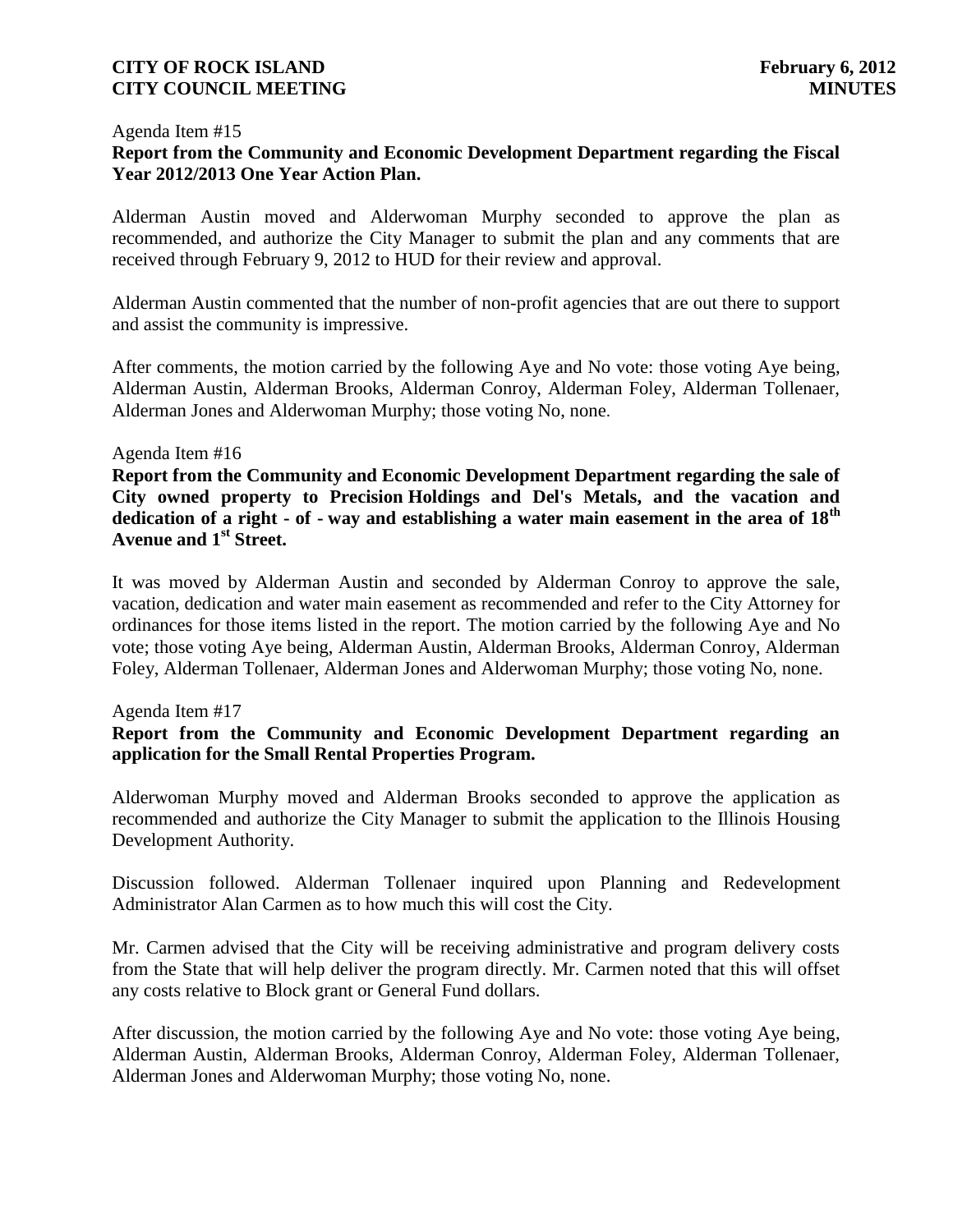#### Agenda Item #18 **Report from the Mayor regarding appointments to the Fire Pension Board and the Police Pension Board.**

It was moved by Alderman Jones and seconded by Alderwoman Murphy to approve the appointments as recommended. The motion carried by the following Aye and No vote; those voting Aye being, Alderman Austin, Alderman Brooks, Alderman Conroy, Alderman Foley, Alderman Tollenaer, Alderman Jones and Alderwoman Murphy; those voting No, none.

City Manager Thomas Thomas was appointed to the Fire Pension Board with a term to expire in April, 2014. Finance Director Cindy Parchert was appointed to the Fire Pension Board with a term to expire in April, 2014. Ms. Parchert replaces retired Finance Director, Bill Scott.

Finance Director Cindy Parchert was appointed to the Police Pension Board with a term to expire in May, 2014. Ms. Parchert replaces retired Finance Director Bill Scott.

#### Agenda Item #19

**Report from the City Clerk regarding a request from Kavanaugh's Hilltop Tavern to hold their eighth annual Green Bucket Party outside on Saturday, March 24, 2012 from 11:00 am to 5:00 pm at 1228 30th Street**.

Alderwoman Murphy moved and Alderman Jones seconded to approve the event as recommended, subject to complying with all liquor license regulations and subject to being closed down early if noise complaints are received. The motion carried by the following Aye and No vote: those voting Aye being, Alderman Austin, Alderman Brooks, Alderman Conroy, Alderman Foley, Alderman Tollenaer, Alderman Jones and Alderwoman Murphy; those voting No, none.

### Agenda Item #20 **Other Business**

Alderwoman Murphy reminded everyone to shop Rock Island. Alderwoman Murphy stated that Fanth Curry Home Improvement Company is celebrating their  $50<sup>th</sup>$  year in business this year. It was noted that they are located on  $45<sup>th</sup>$  Street and  $6<sup>th</sup>$  Avenue and they are locally owned and operated. Alderwoman Murphy advised that Fanth Curry offers services in roofing, windows, siding, sunrooms and entry doors. Alderwoman Murphy encouraged everyone to Shop Rock Island.

Mr. Kevin Nolan of  $3400 \times 20^{th}$  Street Ct. stepped forward. Mr. Nolan voiced concerns regarding an insurance claim related to a bicycle accident his son had on November 23, 2011 due to potholes on a City street (35<sup>th</sup> Avenue). Mr. Nolan commented that his claim was denied by the City due to the Tort Immunity Act, which is a State law that protects municipalities from paying out of pocket expenses for this type of claim. Mr. Nolan asked Council for an exception to this rule and to be reimbursed for \$384.99.